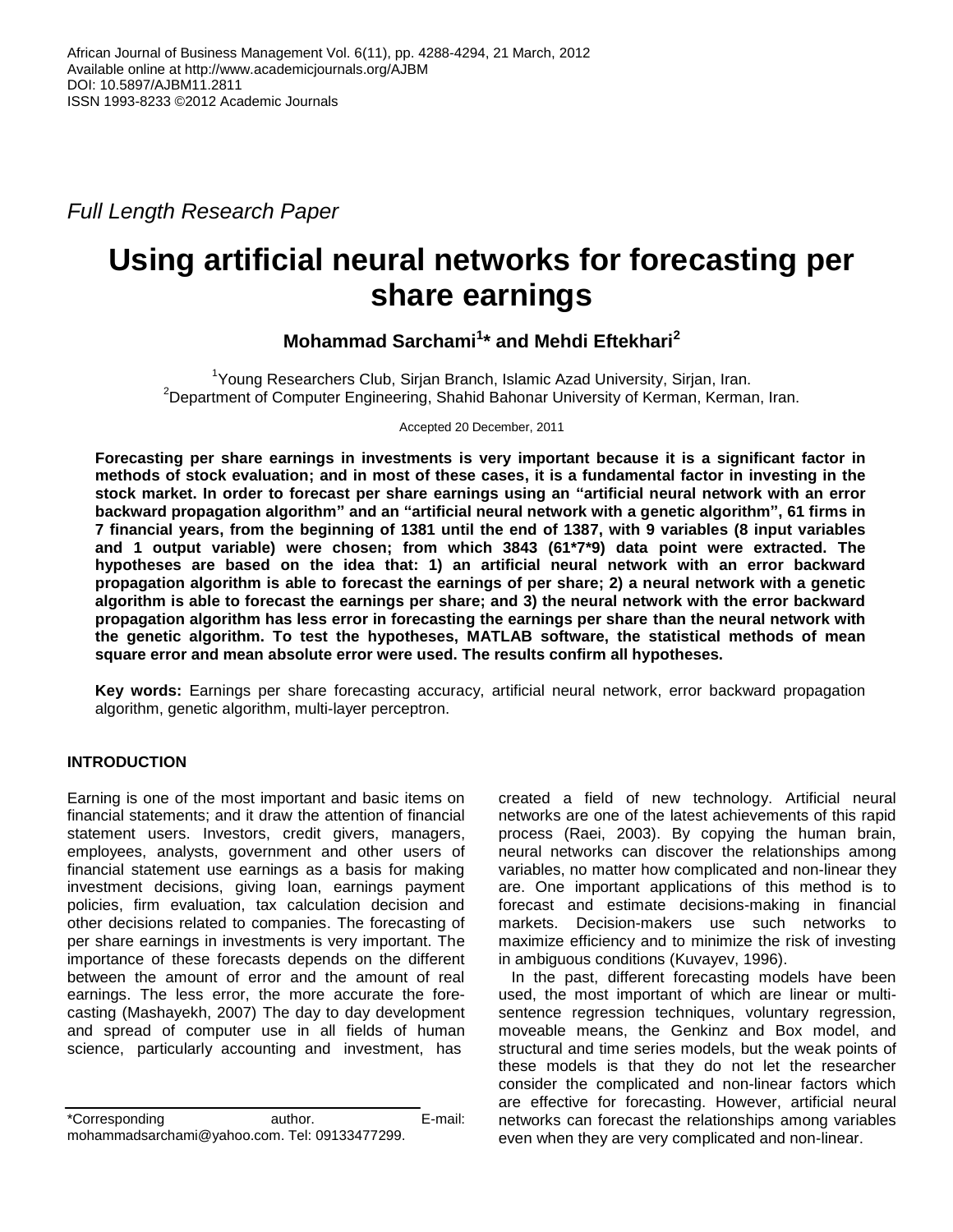In the present research, the main question is related to the multiplicity of earnings forecasting models, and the relative ability of these models to forecast earnings per share on one hand and on the other hand, the ability of models based on artificial neural networks, is it possible to use artificial neural networks for forecasting and what is the ability of the artificial neural network with an error backward propagation algorithm compared to the artificial neural network with a genetic algorithm in this field of study.

### **LITERATURE REVIEW**

In Iran, no study has been done on the subject and its variables. However, some research has been done on financial forecasting using artificial neural networks. In other countries, several studies about using artificial neural networks to forecast earnings have been done. This is discussed subsequently (Wong, 1995).

 White used a neural network to forecast in the stock exchange market for the first time. He was looking for the answer to the question: "Are the neural networks able to identify the non-linear rules in time series, unknown rules in changes of asset price and share price change?" White's goal for presenting this article was to show that a neural network can do this. After White's study in 1988, neural networks use started in financial fields, and various studies have been done in this field throughout the world.

 In other studies, Takoha et al. (1990) established a stock market forecasting system in which a neural network was used.

From 1988 to 1995, on the whole, 213 scientific activities were performed in the field of neural networks in commercial areas. Of these activities, 54 were in the financial field while 2 were in forecasting and time series analysis (Wong, 1995).

 Cao and Parry (2009) investigated the models for forecasting earnings per share using neural networks (comparing error backward propagation and genetic algorithms) in 283 firms in different industries. They used a neural network with 7 input variables. The results reveal that the genetic algorithm makes a more accurate forecast of earnings than the error backward propagation algorithm. Zhang et al. (2004) studied models of per share earnings forecasting of neural networks (a comparative analysis of alternative methods) with four kinds of models in 283 firms: one-variable linear models, multi-variable linear models, one-variable neural network and a multi-variable neural network. This research shows that the use of neural network methods provides more accuracy in forecasting than linear forecasting models. Lendasse (2000) tended to use a neural network for the forecasting of stock index. The input data to the network were two kinds of data: introvert and extrovert. The economic extrovert data involved the indexes of international stock price, the rates of exchange (Dollar/

Mark/Yen) the rate of interest (three month and treasury interest rate) the introvert data involved previous index rates. It was concluded that neural networks perform better than linear methods. Garliuskas (1999) attempted to forecast time series of stock market by using a neural network with a calculative algorithm related to kernel function and error forecasting methods. He concluded that forecasting financial time series using a neural network can be more accurate results than using classic statistical models and other models. Chiang et al. (1996) studied neural network methods for forecasting net price in investigation firms. To do this, they used an error backward propagation algorithm a neural network. They compared the results of their studies and network data with finding extracted from traditional techniques of economic evaluation, and found that time series neural networks where there is less data are significantly better than regression methods. In another investigation, which included qualitative factors like political effects associated with quantitative factors, an attempt was made to create a neural network that was a combination of neural network and fuzzy Delphi model. This shape was placed as the basic network for qualitative networks. They tested their model on the Taiwan stock market. Callen et al. (1996) studied the neural network forecasting of three month of accounting earnings in 296 firms whose shares were exchanged in the New York stock exchange and concluded that when paying attention to this matter, three-month earnings is financial, seasonal, and nonlinear, and that Brown-Rozeff and Griffin-Watts' time series models have better forecasting results than neural networks.

 Motevaseli and Talebkashefi (2006) did a comparative investigation of artificial neural network capability with the input of technical analysis indexes in order to forecast stock price. The results revealed that, in the case of 30 firms, forecasting the price by ARIMA models presented more meaningful results than by using neural network models. Therefore, it can be stated that linear-models rather than non-linear models (neural networks) have been able to analyze complications of time series of stock price and can be used for the forecasting of stock price. Sinaei et al. (2005) investigated index forecasting in the Tehran stock exchange by means of artificial neural networks. From the neural network designed with data from different intervals of the index, the 3-layer neural network 3-15-1 with an input of three intervals of the index and 299 epochs of training and with  $MSE = 5710$ and  $r^2$  = 0.999 is the best network model for forecasting the stock exchange index. Mahdavi and Behmanesh

(2005) investigated the forecasting of the stock prices of investment firms using artificial neural networks. The results of their investigation showed that if a neural network is trained properly, it will be able to identify the relation between the variables and will be effective in forecasting stock prices of investment firms with the least error (0.044). Toloeiashlaghi and Haghdost ( 2004)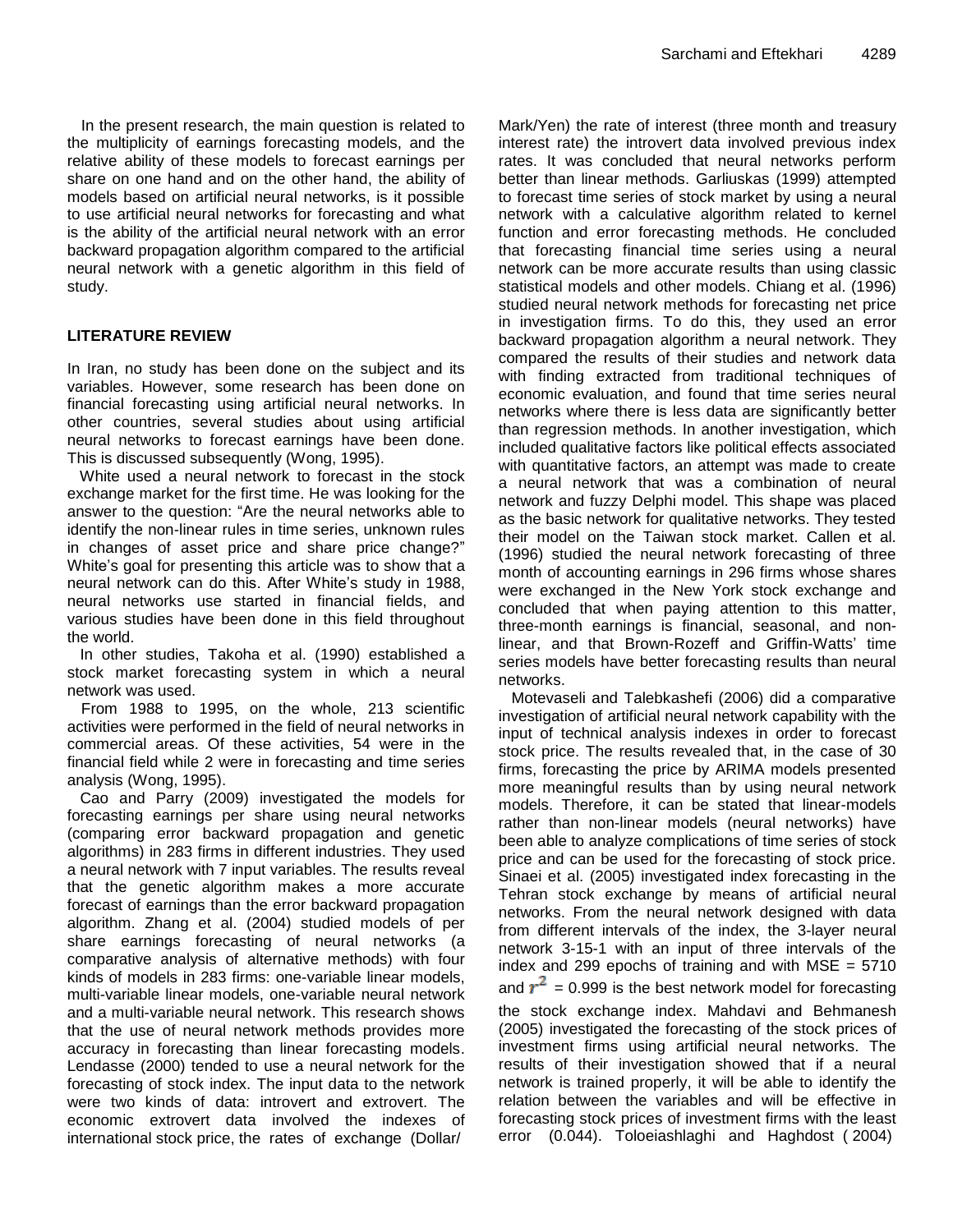examined the models of stock price forecasting by neural networks and compared them with mathematical models of forecasting. This study contradicts observations in previous studies and also the basic theory under investigation. Their result is that in Irankhodro firm, forecasting by regression presents a more suitable and acceptable answer than the model designed by a neural network. Thus, the neural network is not always an appropriate solution to be used in all conditions. Raei and Chavoshi (2003) investigated the forecasting of stock returns in the Tehran stock exchange by means of artificial neural networks and multi-factor models. To evaluate a factorial model, they used linear multi-variable regression, and for neural network, they used MLP architecture with error backward propagation algorithm. The findings showed that these two models were successful in forecasting the stated stock return. This study also revealed the superiority of artificial neural networks over multi-factors models.

 $H_1$ : An artificial neural network with an error backward propagation algorithm is able to forecast per share earnings.

 $H<sub>2</sub>$ : An artificial neural network with a genetic algorithm is able to forecast per share earnings.

 $H<sub>3</sub>$ : The neural network with the error backward propagation algorithm has less error in forecasting the earning per share than the neural network with the genetic.

#### **RESEARCH METHODS**

Based on deductive logic, and from the viewpoint of using models and statistical methods, the mean error square and mean absolute error are used.

#### **Statistical community and sample**

The statistical community for this present study were all accepted firms in the Tehran stock exchange that were active in the stock market from the beginning of the year 1381 to 1387. Information from informing firms' software and stock exchange services in the beginning of the year 1381 showed that the number of active firms in the Tehran stock exchange was 300 firms. These firms were in the stock exchange based on their activities in one of the existing 31 industries in the Tehran stock exchange. The method for choosing a suitable statistical sample to be an appropriate representative for the statistical community at hand was the omitting method. Seven criteria were considered and if a company met all criteria, it was chosen as one of the typical firms. The criteria are as follows:

1. The firm's financial period should be finished at the end of Esfand because the stability of typical firms should be observed based on the end of their financial year.

2. The firm should not be an investment firm or a member of finance dealing industries, holdings and banks because their activities depend on other firms' activity or it is separate from other firms; therefore, the accuracy of earnings forecasting in these firms is different from the forecasting framework in other firms.

3. The firm's financial statements should be continuously presented. Firms whose trades have been completely prevented

during the research period were deleted from the sample.

4. The firms should be profitable. Firms experiencing a loss were deleted from the sample as a result of their stability and the issue of per share earnings forecasting.

5. The firm should be productive or commercial. Service firms were deleted from the sample, because one of the data sets is net sale in calculating labor force efficiency (net sale / number of employee) and service firms are without sale.

6. The number of the firm's employees must be listed in the explanatory notes. Because one of the data sets involved in the calculation of labor force efficiency (net sale / number of employee) requires the number of employees.

7. The firm should not be a member of a firm group because groups are the result of combination and division, and the forecasting of per share earnings can be influenced.

After applying all the aforementioned criteria, our observations totaled 427 firm-years and included 14 different industries.

#### **Variables**

#### *Predicting variables (independent)*

1. Relation of rial value of inventory to number of common shares.

2. Relation of commercial received accounts to number of common shares.

3. Relation of non-commercial received accounts to number of common shares.

4. Relation of capital expenditure (increase in cost of tangible fixed assets during the financial year) to number of common shares.

5. Relation of gross earnings to number of common shares.

6. Relation of administrative expenses and sales to number of common shares.

- 7. Effective tax rate.
- 8. Labor force productivity logarithm (Cao, 2009).

#### *Predicted variable (dependent)*

**Earnings per share:** Table 1 shows how the variables were extracted and calculated.

#### **Hypotheses-testing process**

Artificial neural network models are multi-layer perceptron with sigmoid transfer function, training error backward propagation algorithms and genetic algorithms. First, the data were entered in Excel, and after doing the necessary calculations and finding the most and the lowest value, values were normalized according to the following formula:

The lowest value – All value The most value - The lowest value

After normalization, the data were put between 0 and 1, that is, sigmoid dimension function. The neural network design consists of 8 input layers and 1 output layer. To calculate the hidden layer, the following formula was used to determine what 24 hidden layers were made (Cao, 2009).

Number of hidden layers =  $\frac{1}{2}$  (number of input variables + number output variables) +  $\sqrt{\ }$ number of learning patterns

Number of hidden layers =  $\frac{1}{2}$  (8+1) +  $\sqrt{366}$  ≈24

Therefore, the neural network model in MATLAB software was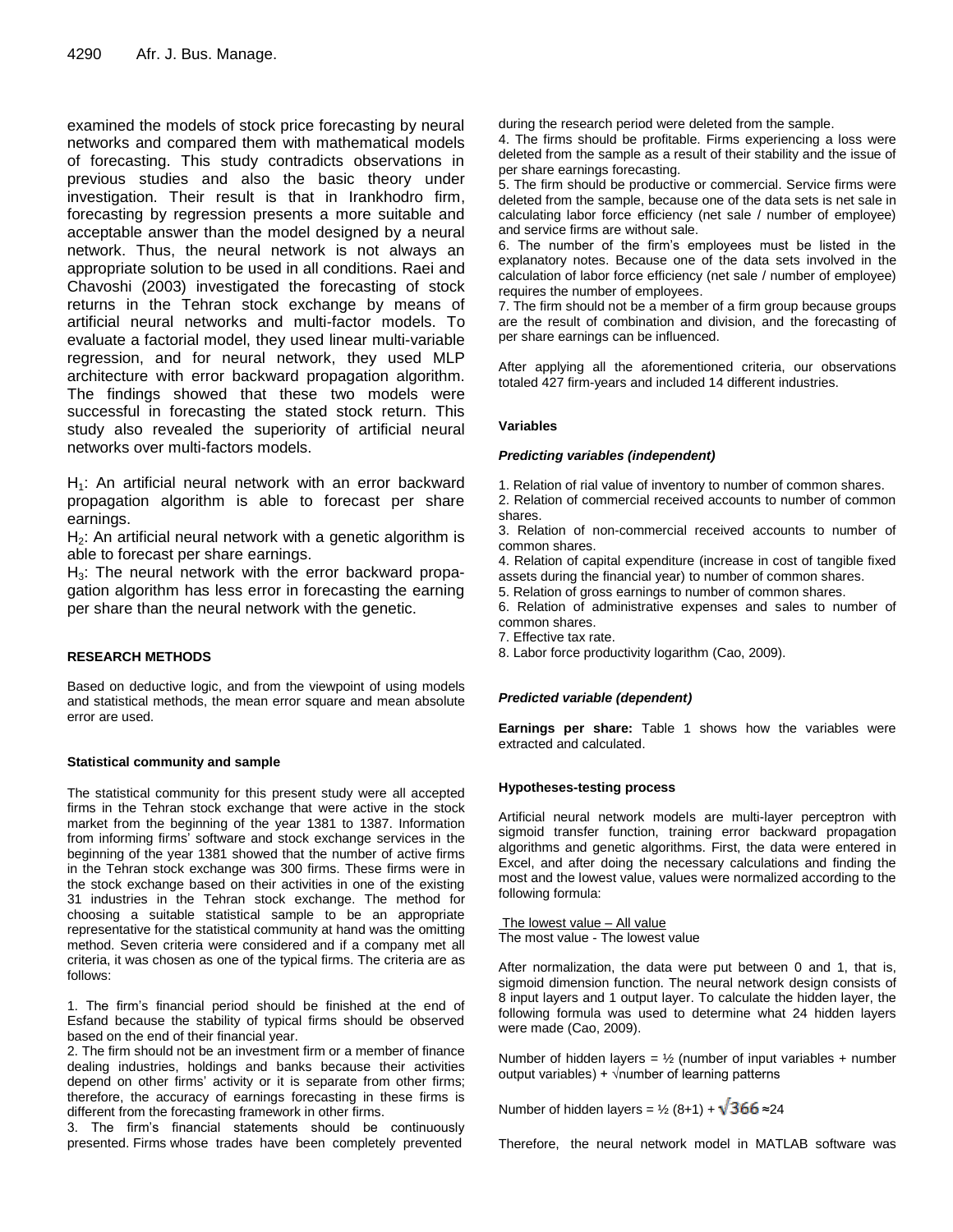**Table 1.** Methods of calculating and extracting the variables.

|                                       | <b>Row</b>     | Variable                                                                                                                                      | <b>Data</b>                                                             | <b>Source</b>                                                    | <b>Calculation method</b>                                     |
|---------------------------------------|----------------|-----------------------------------------------------------------------------------------------------------------------------------------------|-------------------------------------------------------------------------|------------------------------------------------------------------|---------------------------------------------------------------|
|                                       | $\mathbf{1}$   | Relation of Rial value of<br>inventory to number of<br>common shares                                                                          | Inventory and<br>common shares<br>number                                | <b>Balance sheet</b>                                             | Real value of inventory<br>Number of common shares            |
| Predicting variables<br>(independent) | $\overline{c}$ | Relation of commercial<br>receivable accounts to<br>number of common<br>shares                                                                | Receivable<br>accounts and<br>common shares<br>number                   | <b>Balance sheet</b>                                             | Commercial receivable accounts<br>Number of common shares     |
|                                       | $\mathbf 3$    | Relation of non-<br>commercial receivable<br>accounts to number of<br>common shares                                                           | Non-commercial<br>receivable<br>accounts and<br>common shares<br>number | <b>Balance sheet</b>                                             | Non-commercial receivable accounts<br>Number of common shares |
|                                       | 4              | Relation of capital<br>expenditure(increase in<br>cost of tangible fixed<br>assets during the financial<br>year)to number of<br>common shares | Capital<br>expenditure and<br>common shares<br>number                   | Explanative notes of financial<br>statement                      | Capital expenditure<br>Number of common shares                |
|                                       | 5              | Relation of gross earnings<br>to common shares<br>number                                                                                      | gross earnings<br>and common<br>shares number                           | Income statement and balance sheet                               | Gross earnings<br>Number of common shares                     |
|                                       | 6              | Relation of administrative<br>expenses and sales to<br>common shares number                                                                   | administrative<br>expenses and sale<br>and common<br>shares number      | Income statement and balance sheet                               | Administrative expenses and sale<br>Number of common shares   |
|                                       | $\overline{7}$ | Effective tax rate                                                                                                                            | Tax rate                                                                | Income statement                                                 | Tax<br>Earnings before tax reduction                          |
|                                       | 8              | Labor force productivity<br>logarithm                                                                                                         | Net selling and<br>number of<br>employee                                | Income statement and explanative<br>notes of financial statement | Log Price of total net sale<br>Total number of employee       |
| Predicted variable (dependent)        | 1              | Per share earnings                                                                                                                            | Per share<br>earnings                                                   | Income statement                                                 | Net earnings<br>Number of common shares                       |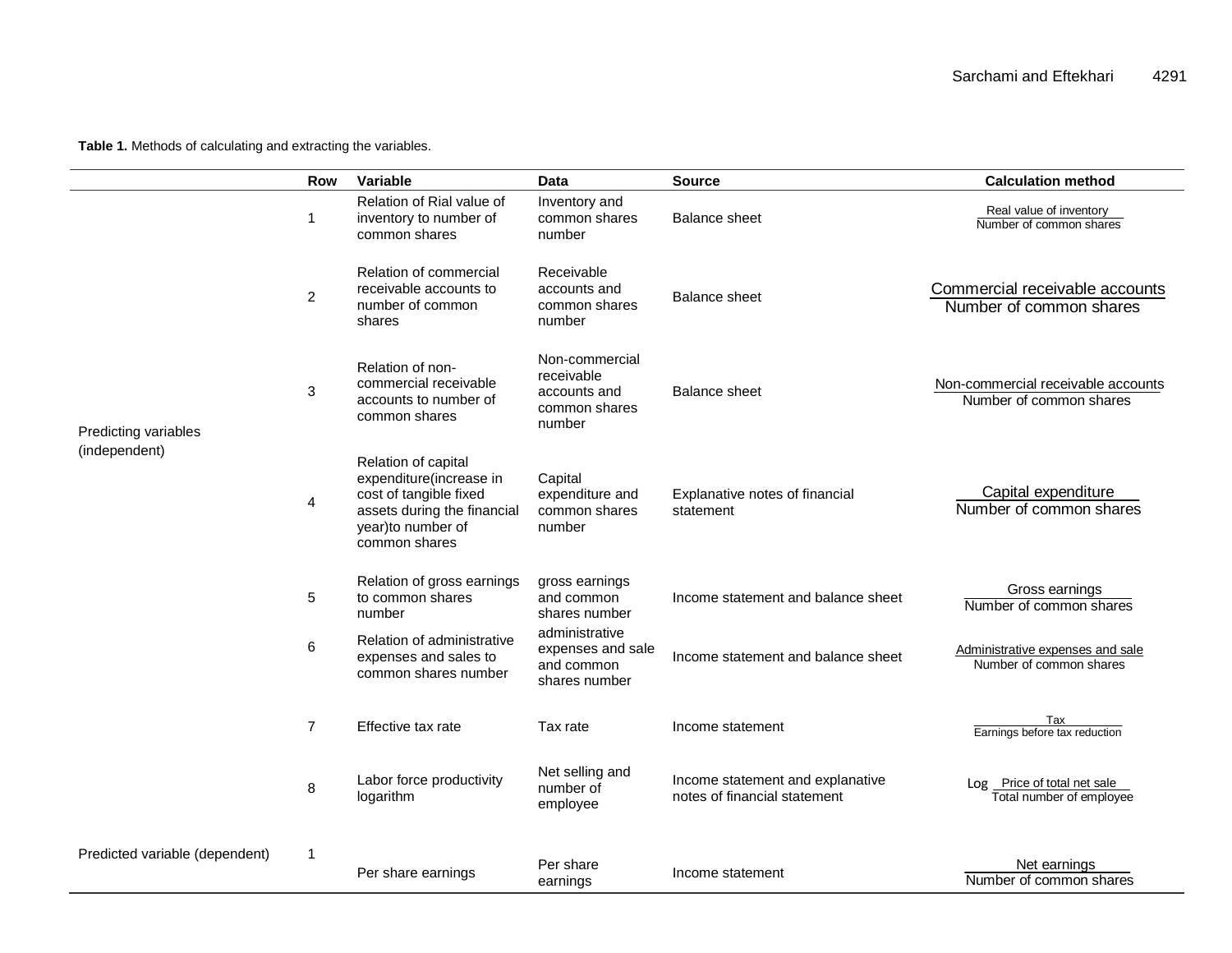

**Figure 1.** Situation of training network using an error backward propagation algorithm.



**Figure 2.** The state of training data and forecasting data movement in artificial neural network with error backward propagation algorithm.

designed as 8-24-1, that is, 8 input layers, 24 hidden layers, and 1 output layer. From 3843 collected data point, 86% from financial years 81 to 86 were considered training data and 14%, from year 87, as forecasting data.

#### **Forecasting of per share earnings using an artificial neural network with an error backward propagation algorithm**

Figure 1 shows the results of the training network with epoch number 1000. The error rate has been reduced to about  $10^{-6.5}$  and has reached a stable limit. Thus more training than necessary has been prevented.

The state of the training data and forecasting data movement in the artificial neural network with an error backward propagation algorithm is presented in Figure 2.

The mean square error and mean absolute error in forecasting per share earnings using the artificial neural network with error backward propagation algorithm is shown in Table 2. As shown in

Table 1, the mean square error (MSE) in forecasting per share earnings using the artificial neural network with error backward propagation algorithm is 3.16  $\times$  10<sup>-7</sup> and the mean absolute error  $(MAE)$  is 3.53 $\times$ 10<sup>-5</sup>. Therefore, considering that the mean square error and mean absolute error are low, the artificial neural network with error backward propagation algorithm can forecast per shares earnings.

#### **Forecasting of per share earnings using an artificial neural network with a genetic algorithm**

Figure 3 shows the situation of the training network using a genetic algorithm. The state of the training data and forecasting data movement in the artificial neural network with a genetic algorithm is shown in Figure 4.

The mean square Error and mean absolute error in earnings per share forecasting using the artificial neural network with a genetic algorithm is presented in Table 3. As shown in Table 2, the mean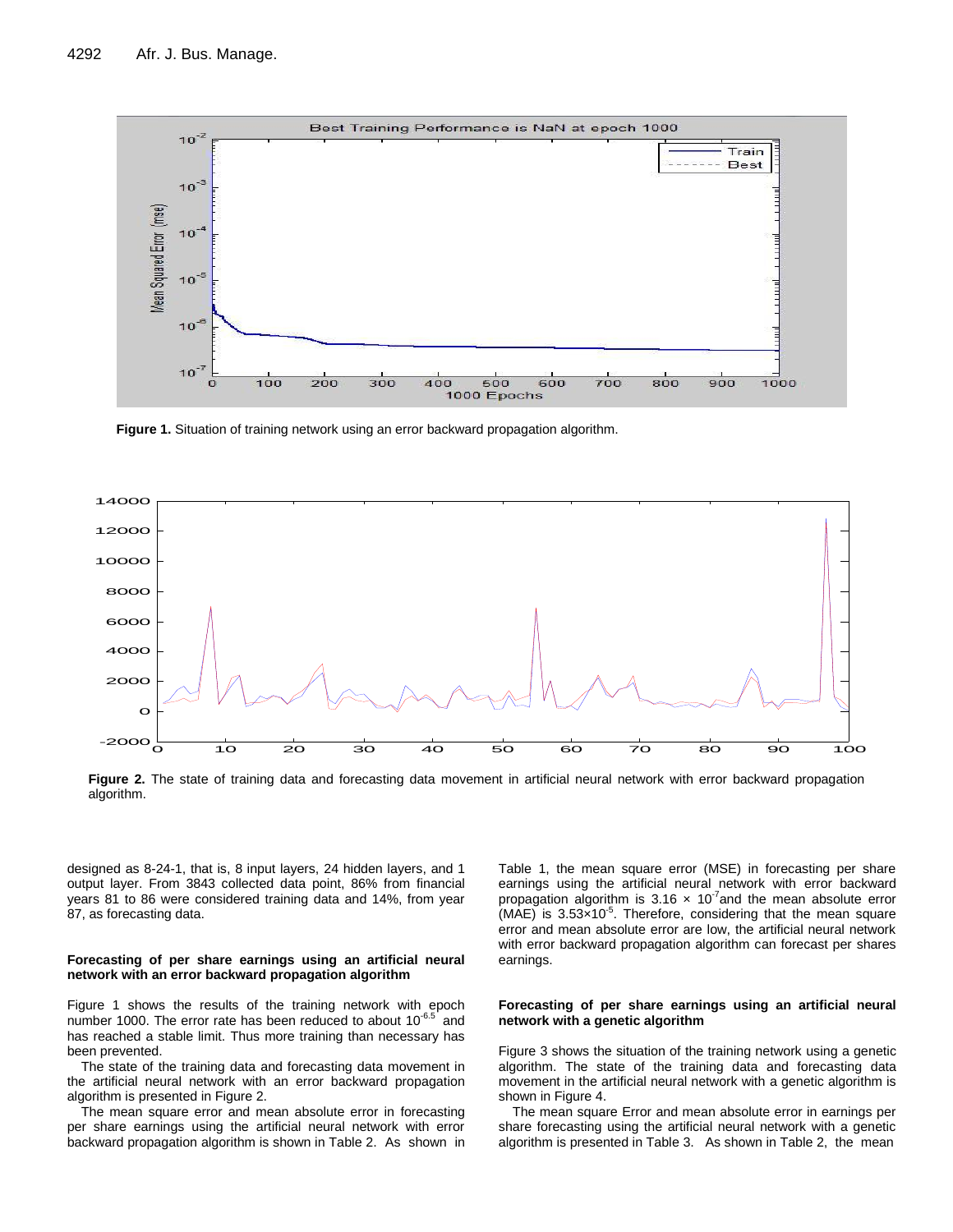**Table 2.** Mean square error and mean absolute error in forecasting of per share earnings using artificial neural network with error backward propagation algorithm.

| <b>Description</b>                                                                                                                    | <b>MSE</b>            | <b>MAE</b>          |
|---------------------------------------------------------------------------------------------------------------------------------------|-----------------------|---------------------|
| Forecasting per share earnings in the year 1387 using the artificial<br>neural network with error backward propagation algorithm (BP) | $3.16 \times 10^{-7}$ | $3.53\times10^{-5}$ |



**Figure 3.** Situation of training network using a genetic algorithm.



**Figure 4.** The state of training data and forecasting data movement in the artificial neural network with genetic algorithm.

square error (MSE) in forecasting of per share earnings using the artificial neural network with a genetic algorithm is 5.26  $\times$  10<sup>-5</sup> and the mean absolute error (MAE) is2 $\times$ 10<sup>-3.</sup> Therefore, considering that the mean square error and mean absolute error are low, the artificial neural network with genetic algorithm can forecast per shares earnings. Table 4 compares the results of using artificial